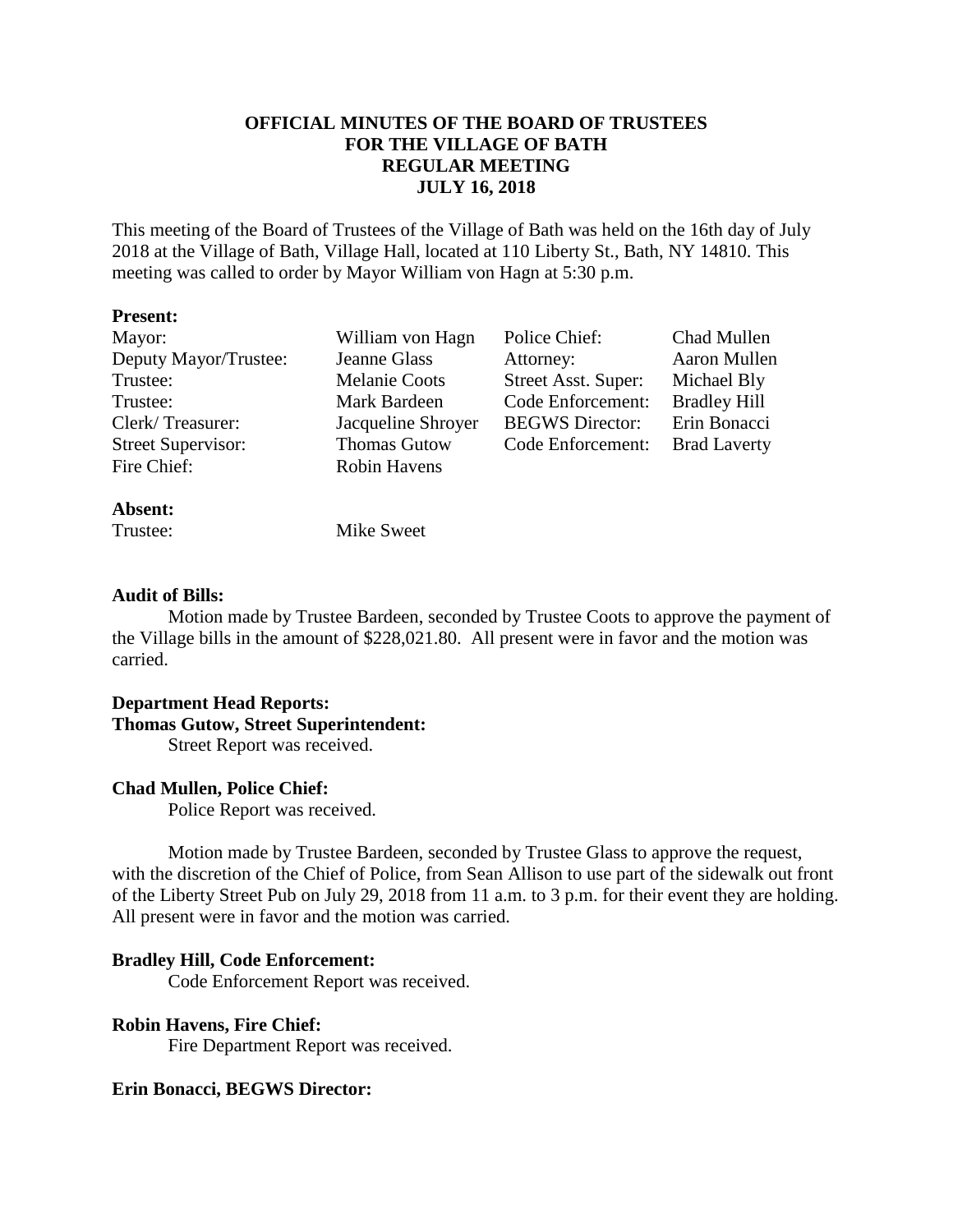BEGWS Minutes were received.

### **Jacqueline Shroyer, Clerk/Treasurer Report:**

Clerk/Treasurer Report was received for May and June.

## **New Business:**

### **Local Law #2 – Residential Residency Occupancy Permits:**

Motion made by Trustee Bardeen, seconded by Trustee Coots to approve Local Law #2 – Residential Residency Occupancy Permits. All present were in favor and the motion was carried.

## **Local Law #3 – Seasonal Items:**

Motion made by Trustee Coots, seconded by Trustee Glass to approve Local Law #3 – Seasonal items. All present were in favor and the motion was carried.

## **Appoint Mary Kinney – Part Time Clerk for Court Office:**

Motion made by Trustee Glass, seconded by Trustee Bardeen to appoint Mary Kinney as the Part Time Clerk for the Court Office effective July 2, 2018. All present were in favor and the motion was carried.

# **Approval of 9 Part Time Officers:**

Motion made by Trustee Coots, seconded by Trustee Glass to approve the Police Department to have up to 9 Part Time Police Officers. All present were in favor and the motion was carried.

#### **Appoint Micah Swarthout – Part Time Police Officer:**

# RESOLUTION VILLAGE OF BATH BOARD OF TRUSTEES BATH, NEW YORK

DATE APPROVED: Monday, July 16, 2018 INTRO. DATE: Monday, July 16, 2018

| <b>INTRODUCED BY:</b><br>Trustee Coots |                      | <b>Trustee Glass</b><br><b>SECONDED BY:</b> |     |         |        |  |
|----------------------------------------|----------------------|---------------------------------------------|-----|---------|--------|--|
|                                        |                      |                                             |     |         |        |  |
| VOTE:                                  | Mayor von Hagn       | Aye                                         | Nav | Abstain | Absent |  |
|                                        | <b>Trustee Glass</b> | Aye                                         | Nay | Abstain | Absent |  |
|                                        | Trustee Bardeen      | Aye                                         | Nav | Abstain | Absent |  |
|                                        | <b>Trustee Coots</b> | Aye                                         | Nay | Abstain | Absent |  |
|                                        | <b>Trustee Sweet</b> | Ave                                         | Nav | Abstain | Absent |  |

TITLE: Appointment of Micah Swarthout as Part-time Police Officer for the Village of Bath.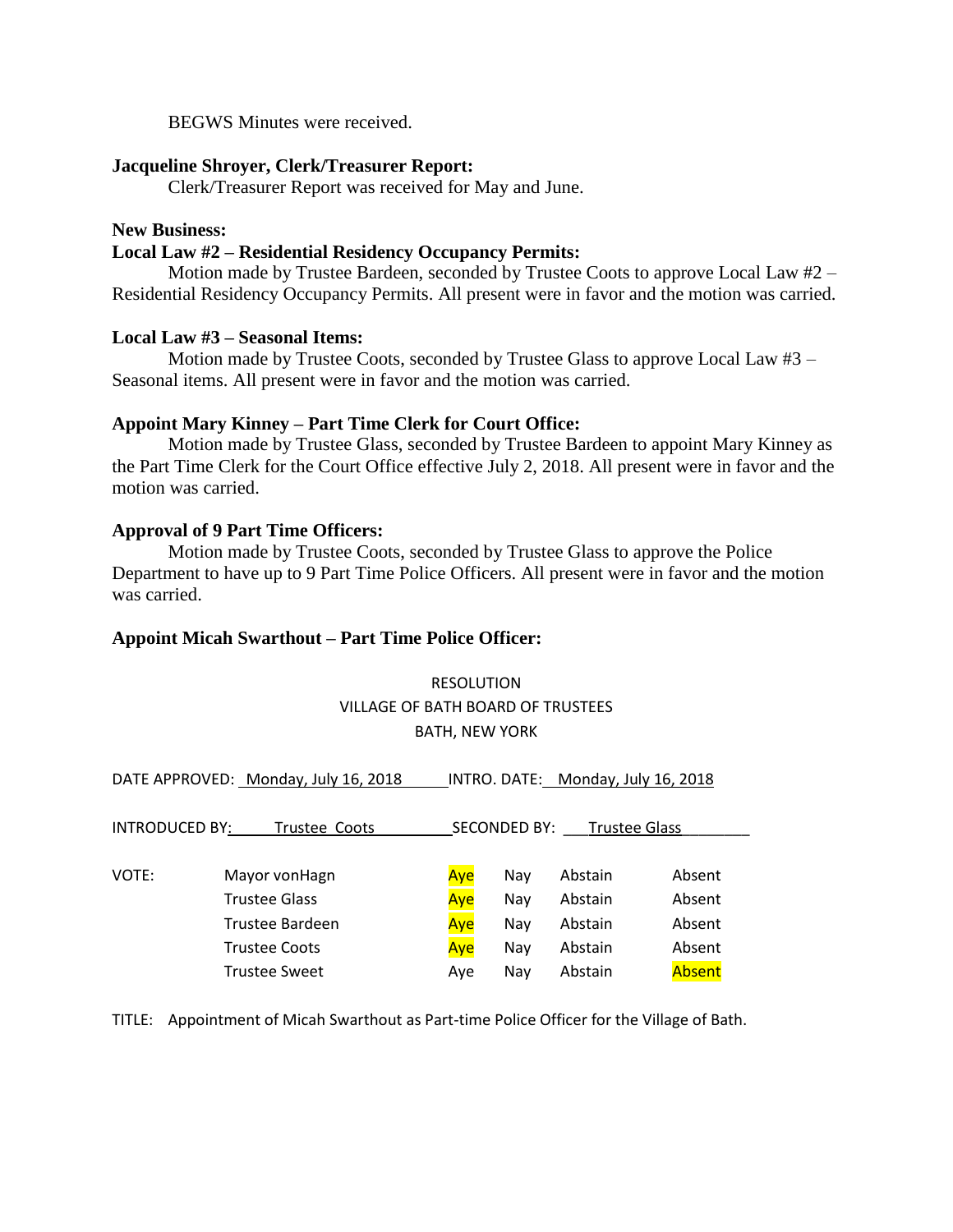WHEREAS, the Bath Village Chief of Police had previously announced the need to hire part-time police officers in an effort of having sufficient personnel to cover vacations and sick leave in order to keep police department over-time to manageable levels.

WHEREAS, the Bath Village Chief of Police, with approval of the Village Board, is authorized to maintain up to nine (9) part-time police officer positions, and is recommending that the Bath Village Board of Trustees appoint Micah Swarthout, effective July 3, 2018, to the position of Part-time Police Officer contingent upon the following:

- Satisfactorily passing the background investigation conducted by the Bath Village Police Department.
- Satisfactorily passing the psychological examination for employment
- Satisfactorily passing a medical examination or providing satisfactory proof to the Chief of Police that she is medically and physically fit to perform the duties of a part-time police officer.
- The Village will compensate, pursuant to the collective bargaining agreement with the Bath Police Benevolent Association.
- Micah Swarthout will remain on a probationary period not to exceed 18 months from the date of appointment.

BE IT RESOLVED, that the Village of Bath Board of Trustees is hereby appointing Micah Swarthout to the position of Part-time Police Officer, contingent on the aforementioned stipulations and said appointment shall take place immediately.

# **Appoint Jordan Walrath – Part Time Police Officer:**

# RESOLUTION VILLAGE OF BATH BOARD OF TRUSTEES BATH, NEW YORK

| DATE APPROVED: Monday, July 16, 2018                                             |                      |     | INTRO. DATE: Monday, July 16, 2018 |         |        |  |  |  |
|----------------------------------------------------------------------------------|----------------------|-----|------------------------------------|---------|--------|--|--|--|
| INTRODUCED BY:<br>Trustee Bardeen<br><b>SECONDED BY:</b><br><b>Trustee Glass</b> |                      |     |                                    |         |        |  |  |  |
| VOTE:                                                                            | Mayor vonHagn        | Aye | Nav                                | Abstain | Absent |  |  |  |
| <b>Trustee Glass</b><br>Trustee Bardeen                                          |                      | Aye | Nay                                | Abstain | Absent |  |  |  |
|                                                                                  |                      | Aye | Nay                                | Abstain | Absent |  |  |  |
|                                                                                  | <b>Trustee Coots</b> | Aye | Nay                                | Abstain | Absent |  |  |  |
|                                                                                  | <b>Trustee Sweet</b> | Ave | Nay                                | Abstain | Absent |  |  |  |

TITLE: Appointment of Jordan Walrath as Part-time Police Officer for the Village of Bath.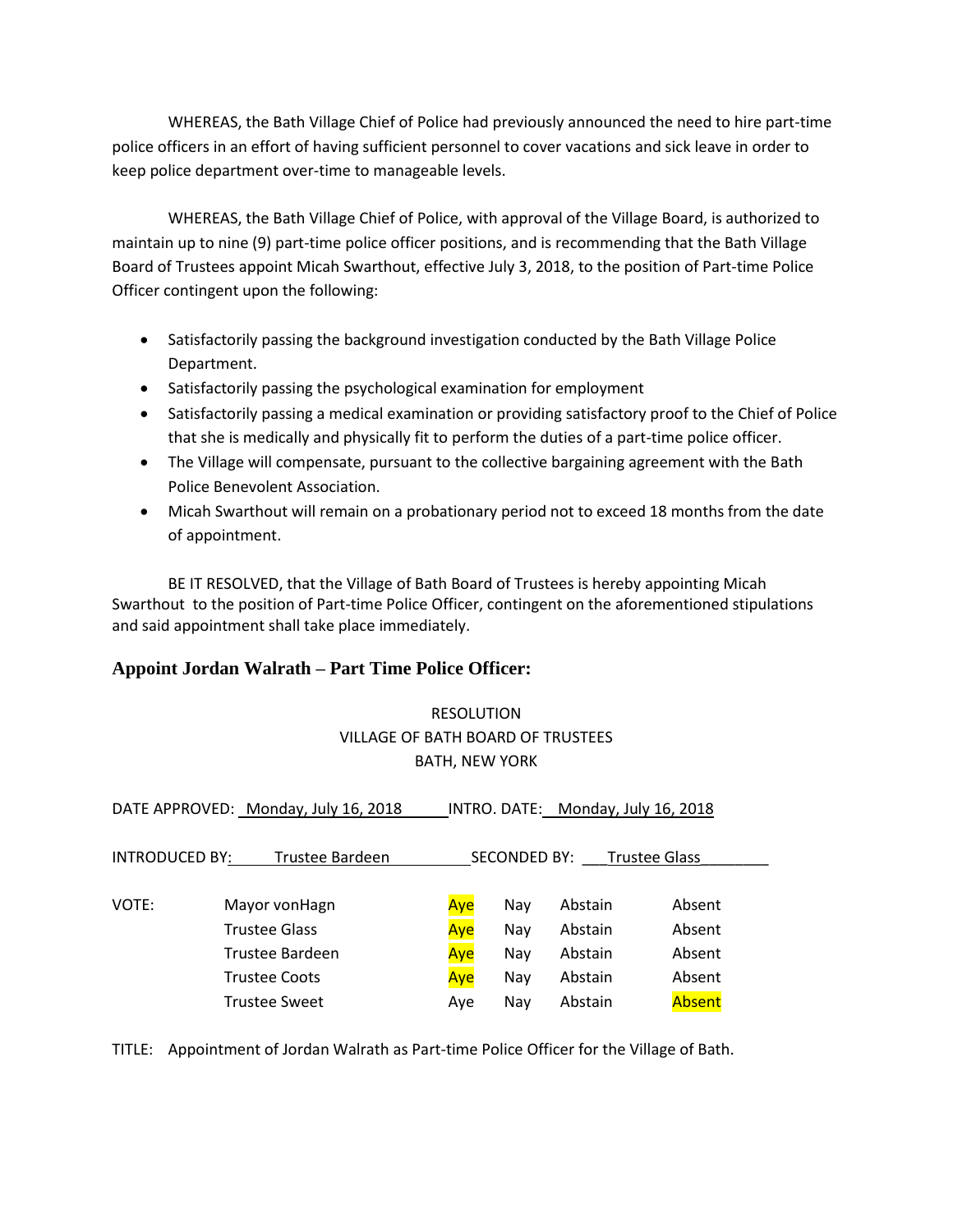WHEREAS, the Bath Village Chief of Police had previously announced the need to hire part-time police officers in an effort of having sufficient personnel to cover vacations and sick leave in order to keep police department over-time to manageable levels.

WHEREAS, the Bath Village Chief of Police, with approval of the Village Board, is authorized to maintain up to nine (9) part-time police officer positions, and is recommending that the Bath Village Board of Trustees appoint Jordan Walrath, effective July 17, 2018, to the position of Part-time Police Officer contingent upon the following:

- Satisfactorily passing the background investigation conducted by the Bath Village Police Department.
- Satisfactorily passing the psychological examination for employment
- Satisfactorily passing a medical examination or providing satisfactory proof to the Chief of Police that she is medically and physically fit to perform the duties of a part-time police officer.
- The Village will compensate, pursuant to the collective bargaining agreement with the Bath Police Benevolent Association.
- Micah Swarthout will remain on a probationary period not to exceed 18 months from the date of appointment.

BE IT RESOLVED, that the Village of Bath Board of Trustees is hereby appointing Jordan Walrath to the position of Part-time Police Officer, contingent on the aforementioned stipulations and said appointment shall take place immediately.

# **Fire Department Agreement:**

Motion made by Trustee Bardeen, seconded by Trustee Glass to approve the fire department agreement for 2018-2019. All present were in favor and the motion was carried.

# **Code Enforcement Training:**

Motion made by Trustee Coots, seconded by Trustee Glass to approve the Code Enforcement Officer to attend two training classes August  $7 - 9$ , 2018 and October  $2 - 4$ , 2018. All present were in favor and the motion was carried.

# **Standard Work Day and Reporting Resolution:**

Motion made by Trustee Bardeen, seconded by Trustee Glass to accept the Standard Work Day and Reporting Resolution for Elected and Appointed Officials for the New York State Retirement System. All present were in favor and the motion was carried.

# **Drug and Alcohol Training for Supervisors:**

Motion made by Trustee Glass, seconded by Trustee Coots to approve all supervisors to attend a Drug and Alcohol training to be certified in recognizing drug and alcohol use and to split the cost with BEGWS. All present were in favor and the motion was carried.

# **Adjourn Regular Meeting/Executive Session:**